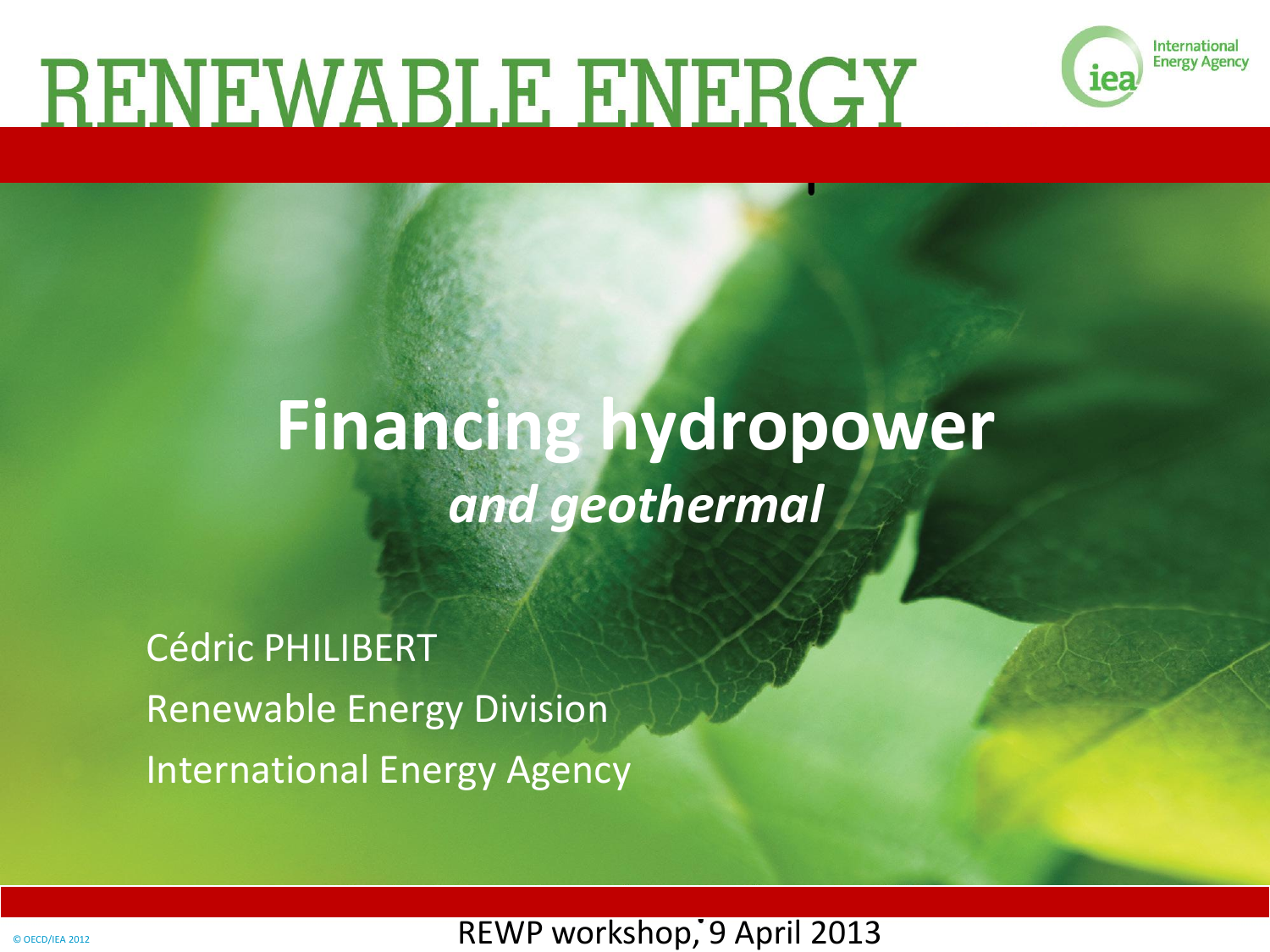# **Hydropower drivers**

### **Affordable energy, security of supply**

- **Proven, reliable, safe**
- **Competitive**

iea

- **Fostering social and economic development**
- **Improving access to modern energy and alleviating poverty**

#### **Energy services**

 **Reserves, voltage and frequency support, blackstart, etc.**

#### **Multipurpose water resource management**

- **Irrigation**
- **Freshwater supply**
- **Flood control**
- **Navigation**
- **Recreation**

**Support to deploying PV and wind power**

- **Flexibility from:**
- **Reservoir hydropower**
- **Pumped-hydro power**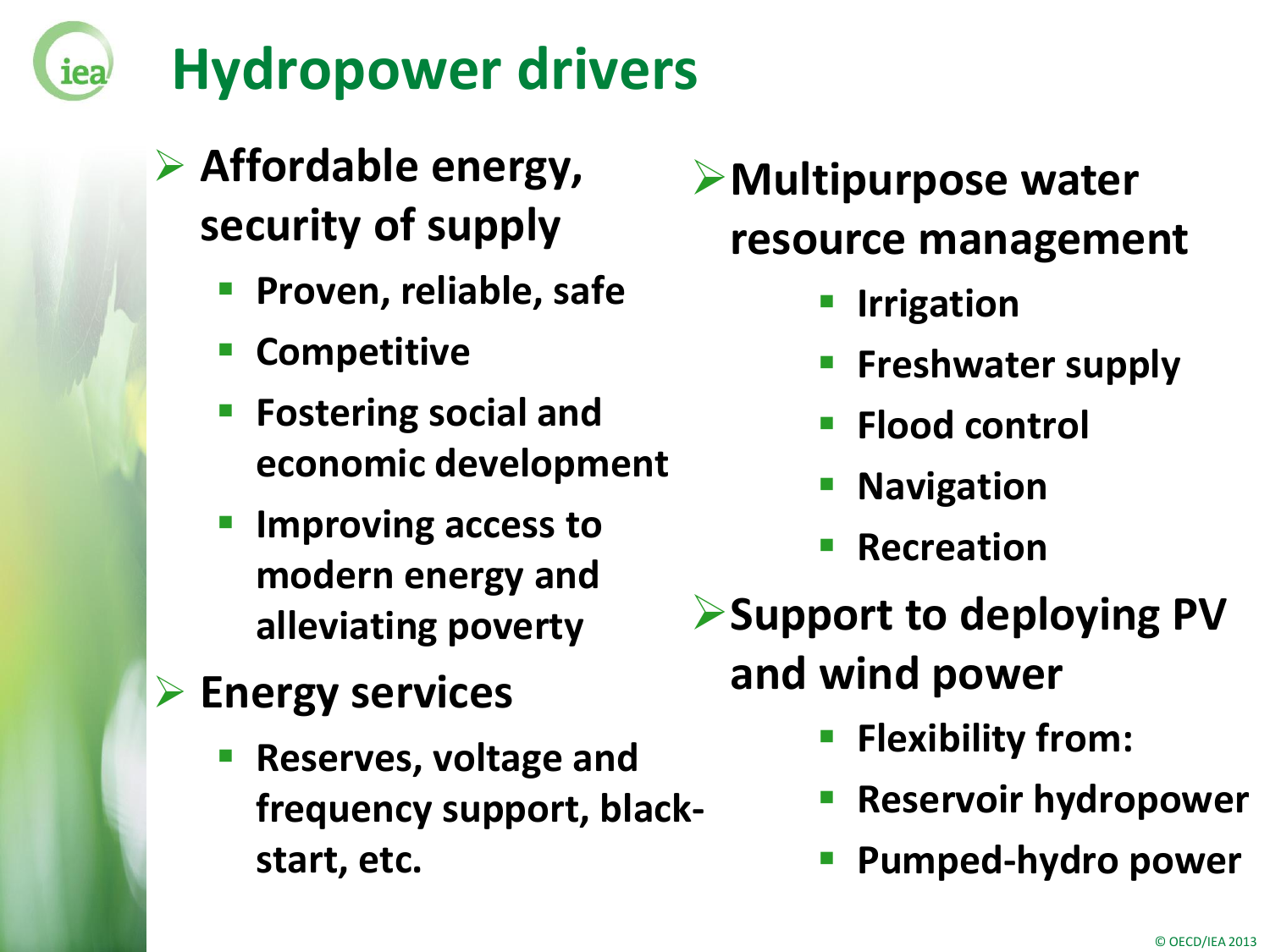#### iea **Vision for Hydropower IEA Roadmap**



**Hydropower generation will double by 2050 and reach 2 000 GW and 7 000 TWh, mostly from large plants in emerging/developing economies**

© OECD/IEA 2013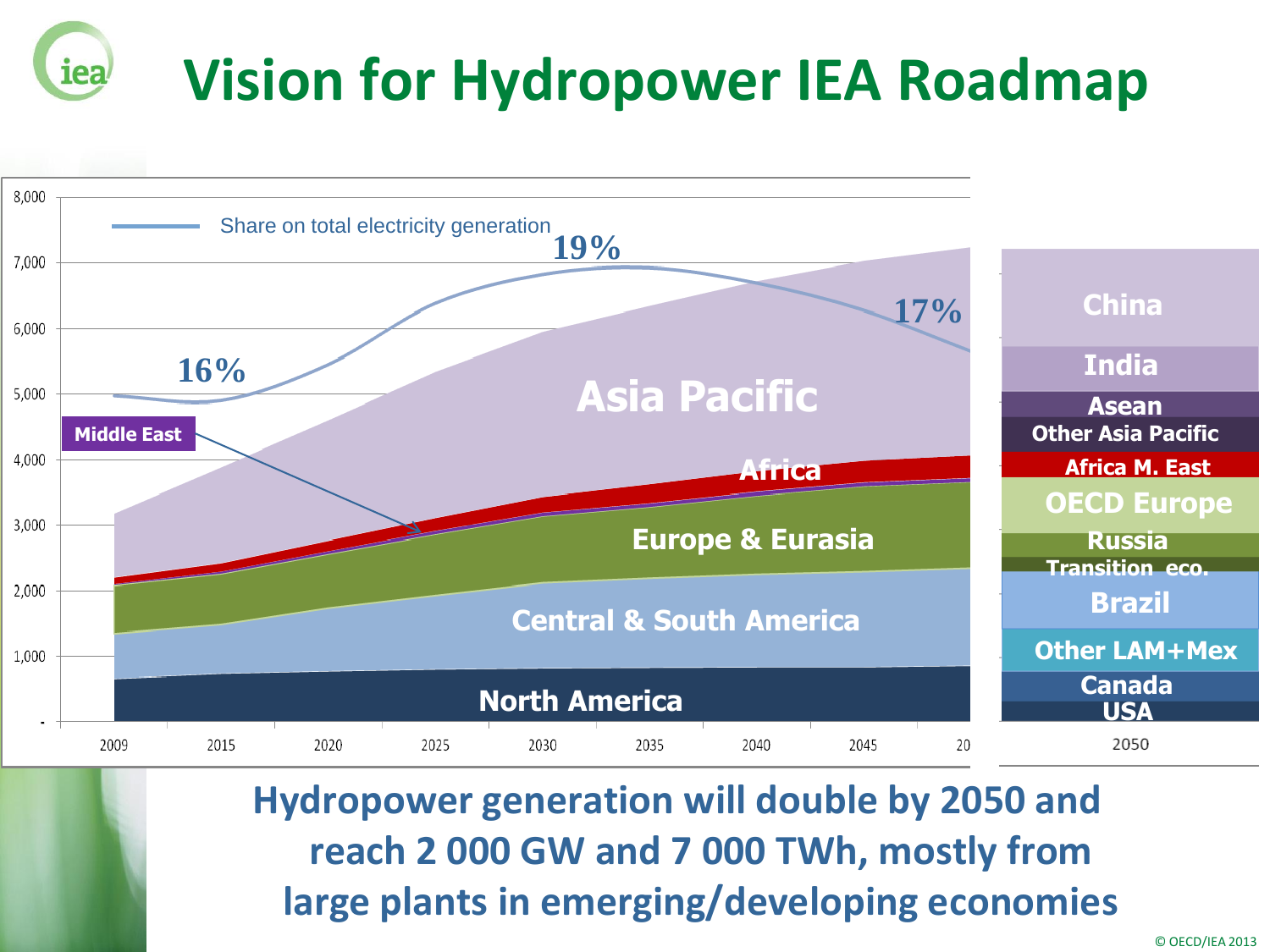# **Vision for PSP deployment by 2050**

iea

|             |                              | <b>China</b> | <b>USA</b> | <b>Europe</b> | <b>Japan</b> | <b>RoW</b> | <b>Total</b> |
|-------------|------------------------------|--------------|------------|---------------|--------------|------------|--------------|
| Low         | vRE/total<br>energy          | 21%          | 24%        | 43%           | 18%          |            |              |
|             | Hydro/total<br>energy        | 14%          | 6%         | 13%           | 12%          |            |              |
|             | <b>PSP/total</b><br>capacity | 4%           | 4%         | 6%            | 11%          | 2%         |              |
|             | <b>GW</b>                    | 119          | 58         | 91            | 35           | 109        | 412          |
| <b>High</b> | vRE/total<br>energy          | 34%          | 37%        | 48%           | 33%          |            |              |
|             | Hydro/total<br>energy        | 15%          | 6%         | 11%           | 13%          |            |              |
|             | <b>PSP/total</b><br>capacity | 5%           | 8%         | 10%           | 12%          | 3%         |              |
|             | <b>GW</b>                    | 179          | 139        | 188           | 39           | 164        | 700          |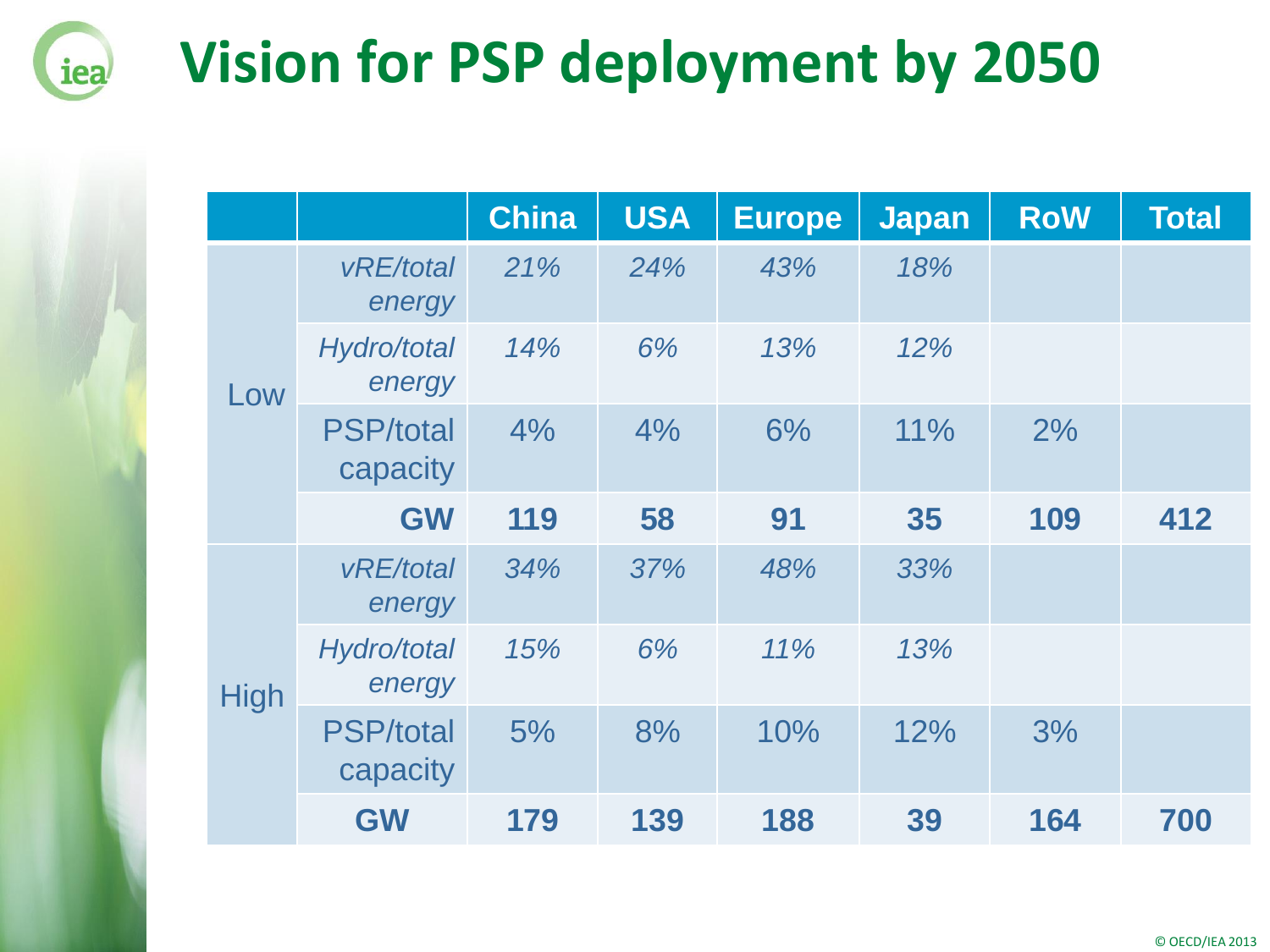

## **Financing challenges**

| <b>Technology</b>      | <b>Bioenergy</b> | <b>P</b><br>firi<br><b>Bioe</b><br>$\bar{e}$ | <b>Geotherma</b> | Solar | <b>GP</b> | ğ   | onshor<br>Wind | offshor<br>ind | $\overline{\text{coal}}$<br><b>New</b> | gas<br>GT<br>ပ္ပ<br>New | hydro<br><b>Micro</b> | ale<br>Small-s<br>Solar | ale<br><b>S.D</b><br><b>Bio</b><br>Sma |
|------------------------|------------------|----------------------------------------------|------------------|-------|-----------|-----|----------------|----------------|----------------------------------------|-------------------------|-----------------------|-------------------------|----------------------------------------|
| min USD/<br><b>MWh</b> | 80               | 80                                           | 35               | 155   | 160       | 20  | 50             | 140            | 40                                     | 40                      | 35                    | 185                     | 110                                    |
| max USD/<br><b>MWh</b> | 250              | 140                                          | 200              | 350   | 300       | 230 | 140            | 300            | 90                                     | 120                     | 230                   | 600                     | 155                                    |

### **Although cost-effective, hydropower faces financial challenges**

- **Large projects, capital intensive, long building times**
- **Returns on investment vary from year to year**
- **Long tenures from commercial banks difficult to get**
- **Flexibility under-valued on most markets**
- **Market design based on marginal running costs may not deliver the right incentives**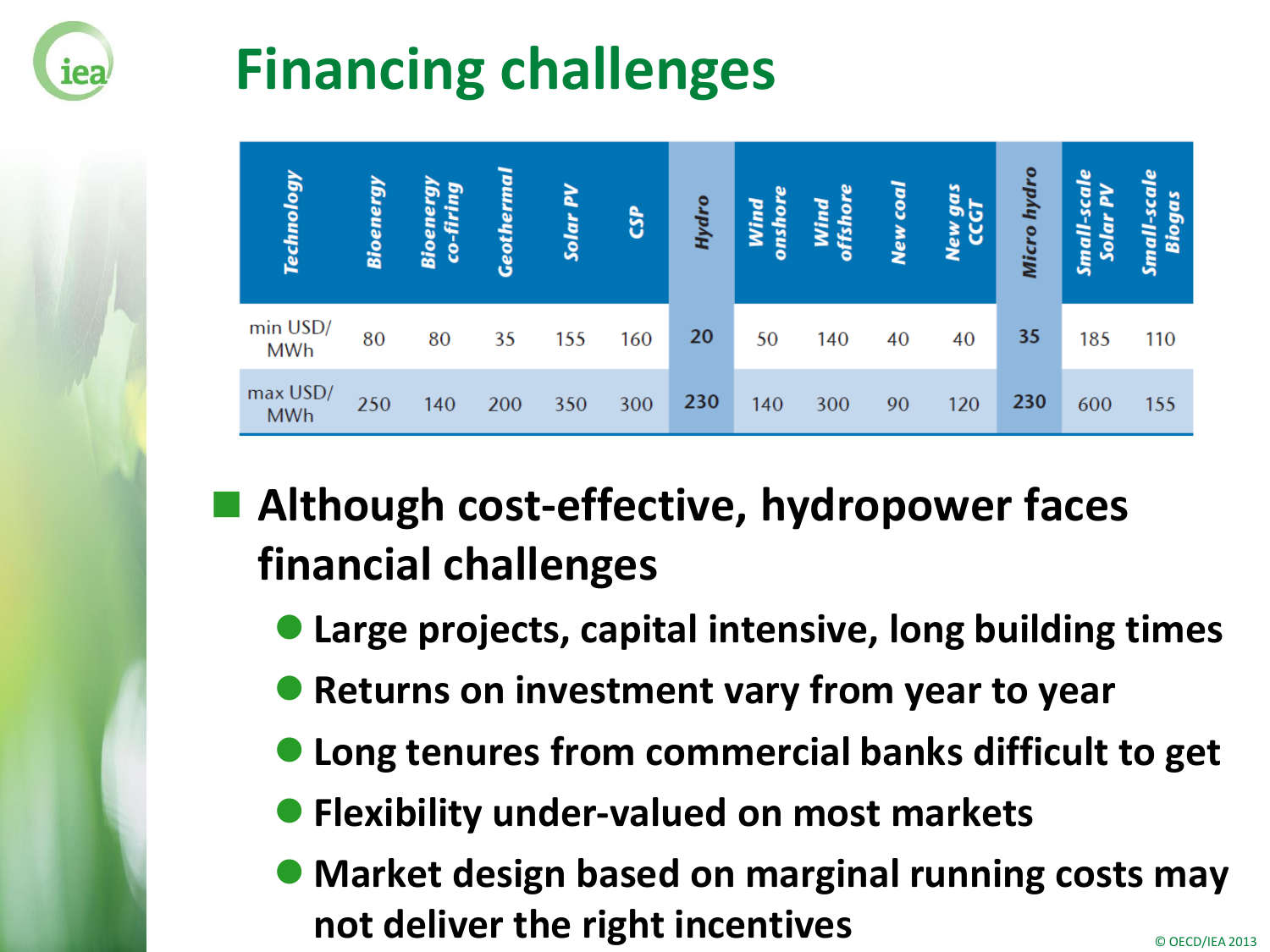## **Financing: the need for innovation**

iea

#### *The Nam Theun 2 case: utilising World Bank's partial risk guarantees to mobilise private debt financing*



\*Nam Theun Power Company (Special Purpose Vehicle)

#### **Addressing all risks requires complex financing structures associating private and public tools**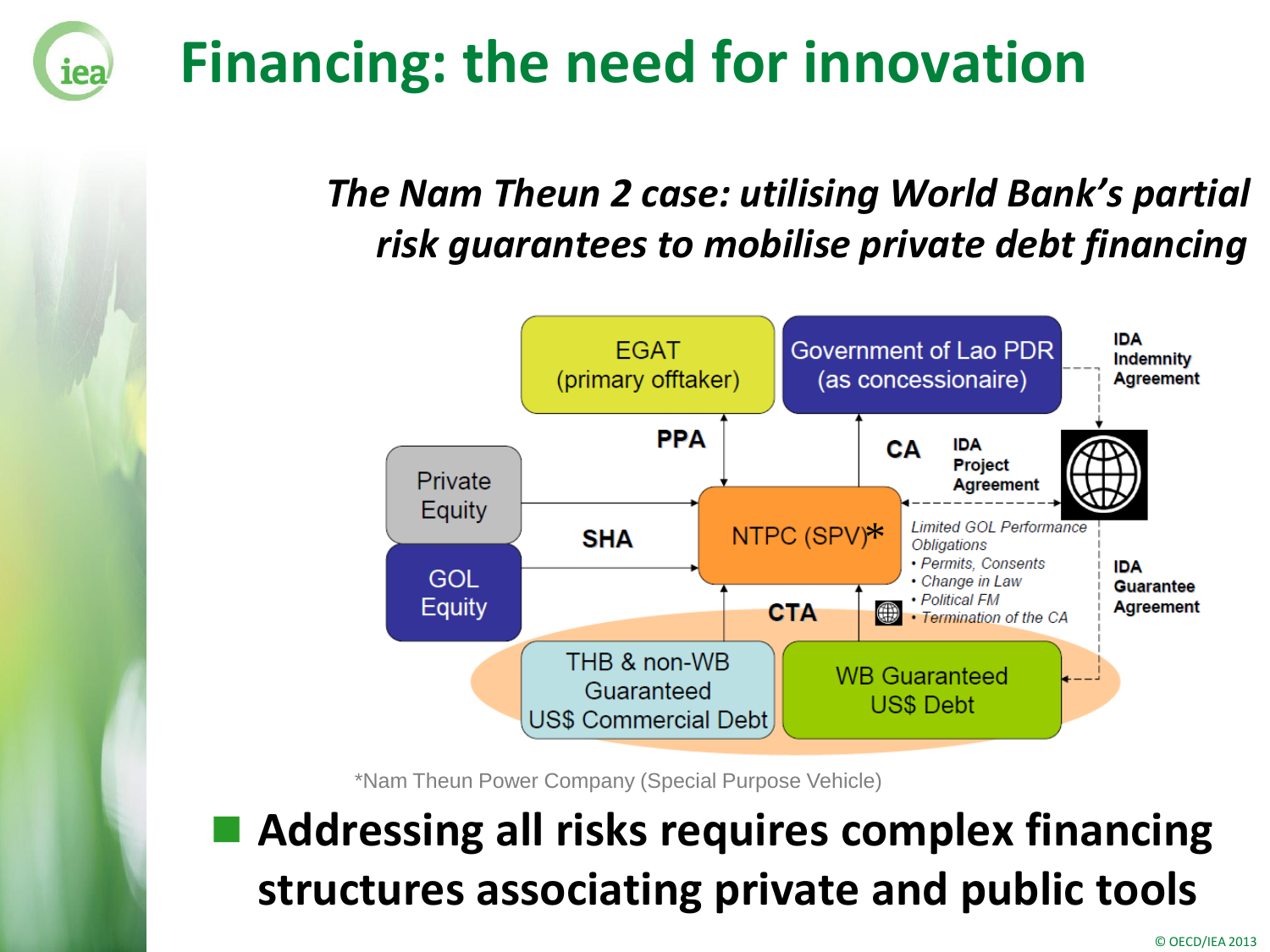

### **vRE and the value of storage**



Future



#### **Medium-term: PV** *reduces*  **value of flexible resources**

| €/MWh                                     | 2007 2008 2009 2010 2011 |        |     |     |
|-------------------------------------------|--------------------------|--------|-----|-----|
| Phelix Base 37.99 66.76 38.85 44.49 51.12 |                          |        |     |     |
| Phelix Peak 56.16 88.07 51.15 55.02 58.95 |                          |        |     |     |
| <b>Spread [%] 149</b>                     | 134                      | $-132$ | 124 | 115 |

#### **Long-term: Mutual** *increase* **of market value**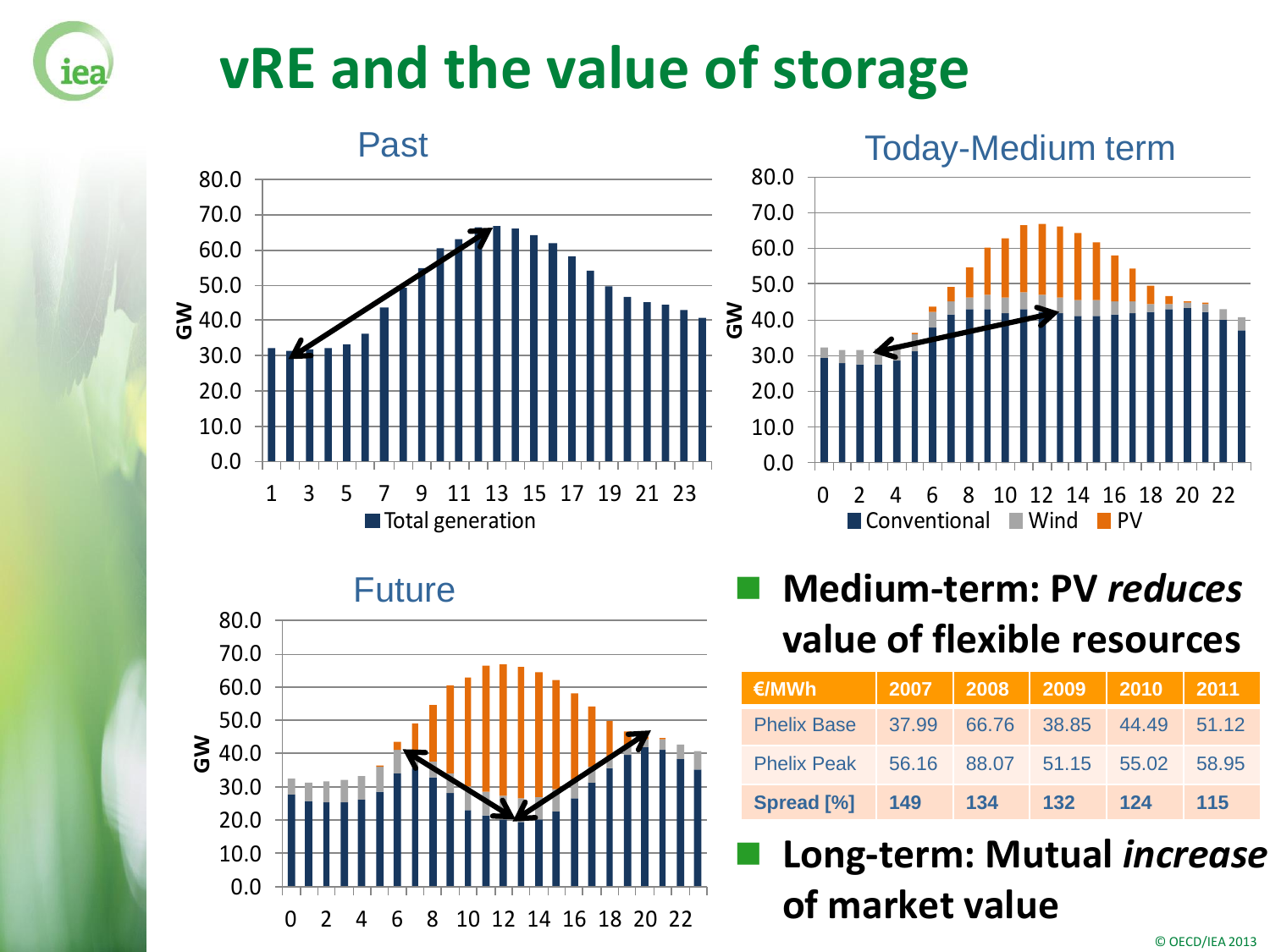# iea

### **Roadmap vision of geothermal power production by region (TWh/y)**



**Geothermal electricity capacity could reach 200 gigawatts by 2050, providing 1400 TWh per year (3.5% of electricity production)**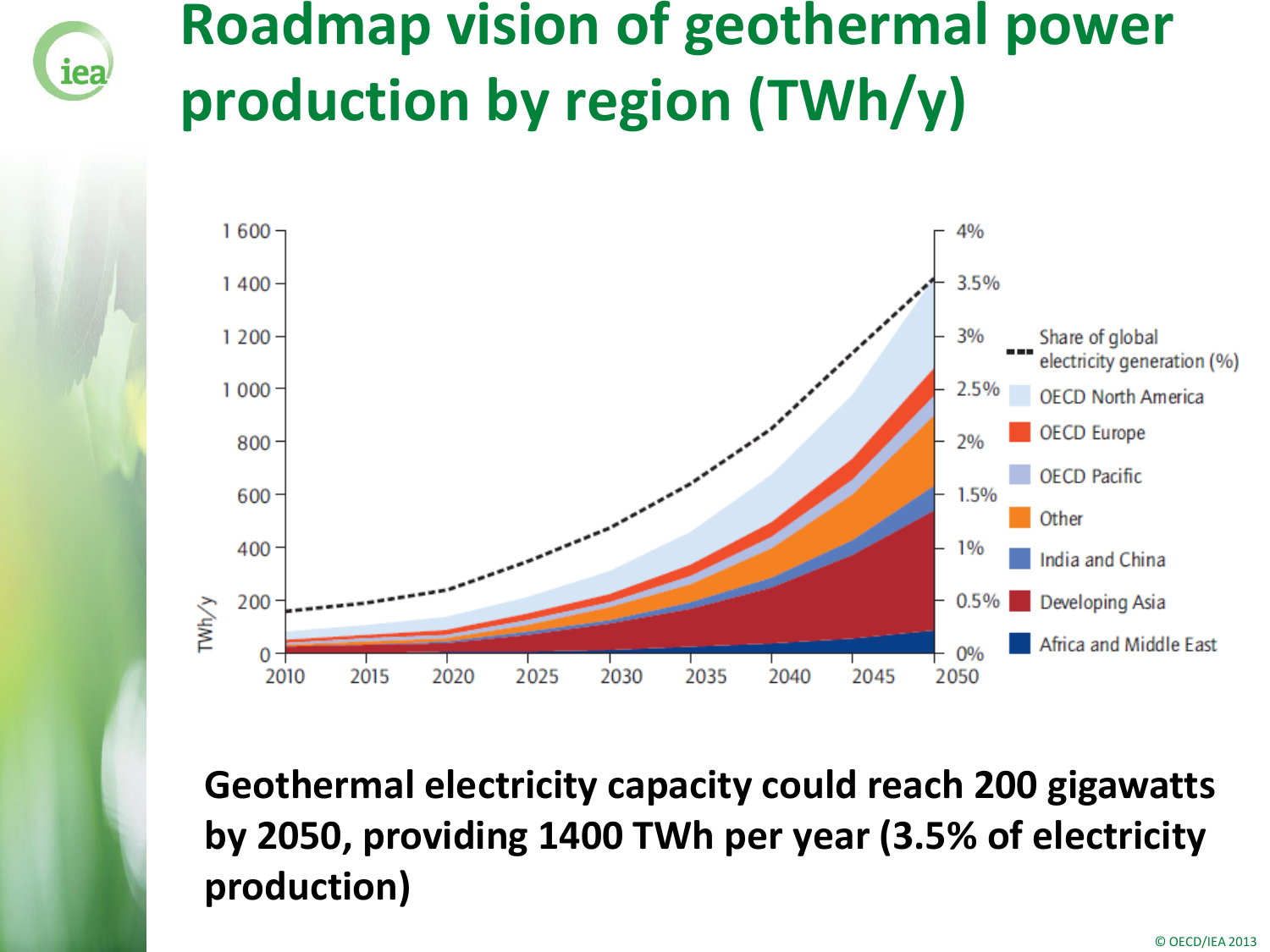

### **Growth of geothermal power capacities by technology (GW)**



#### **Enhanced Geothermal Systems (EGS) plays an important role in the roadmap vision for geothermal energy**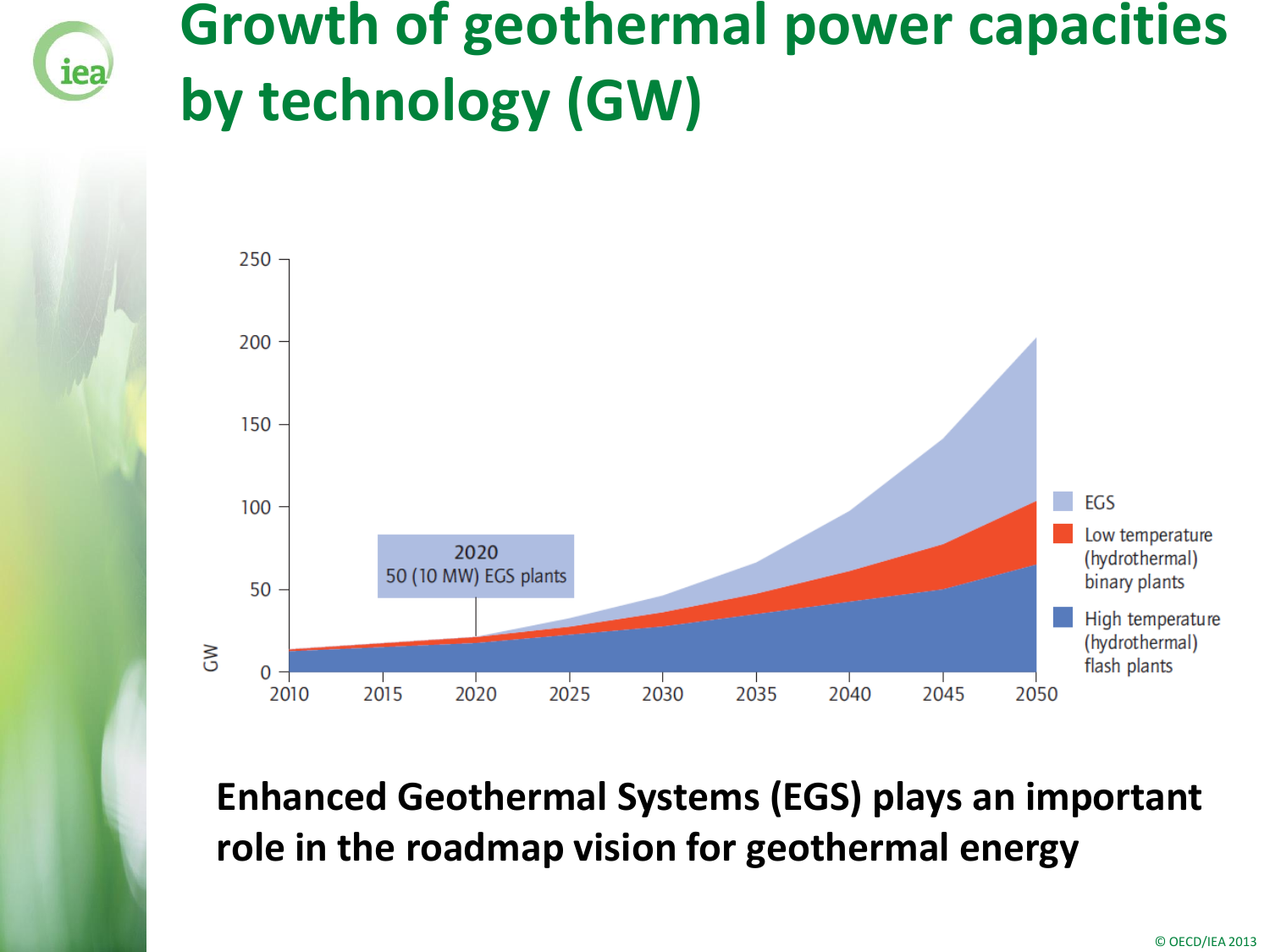

# **Roadmap vision of direct use of geothermal heat by region (EJ/y)**



**Geothermal heat could contribute to 5.8 EJ per year by 2050, (3.9% of final energy for heat), excluding ground source heat pumps**